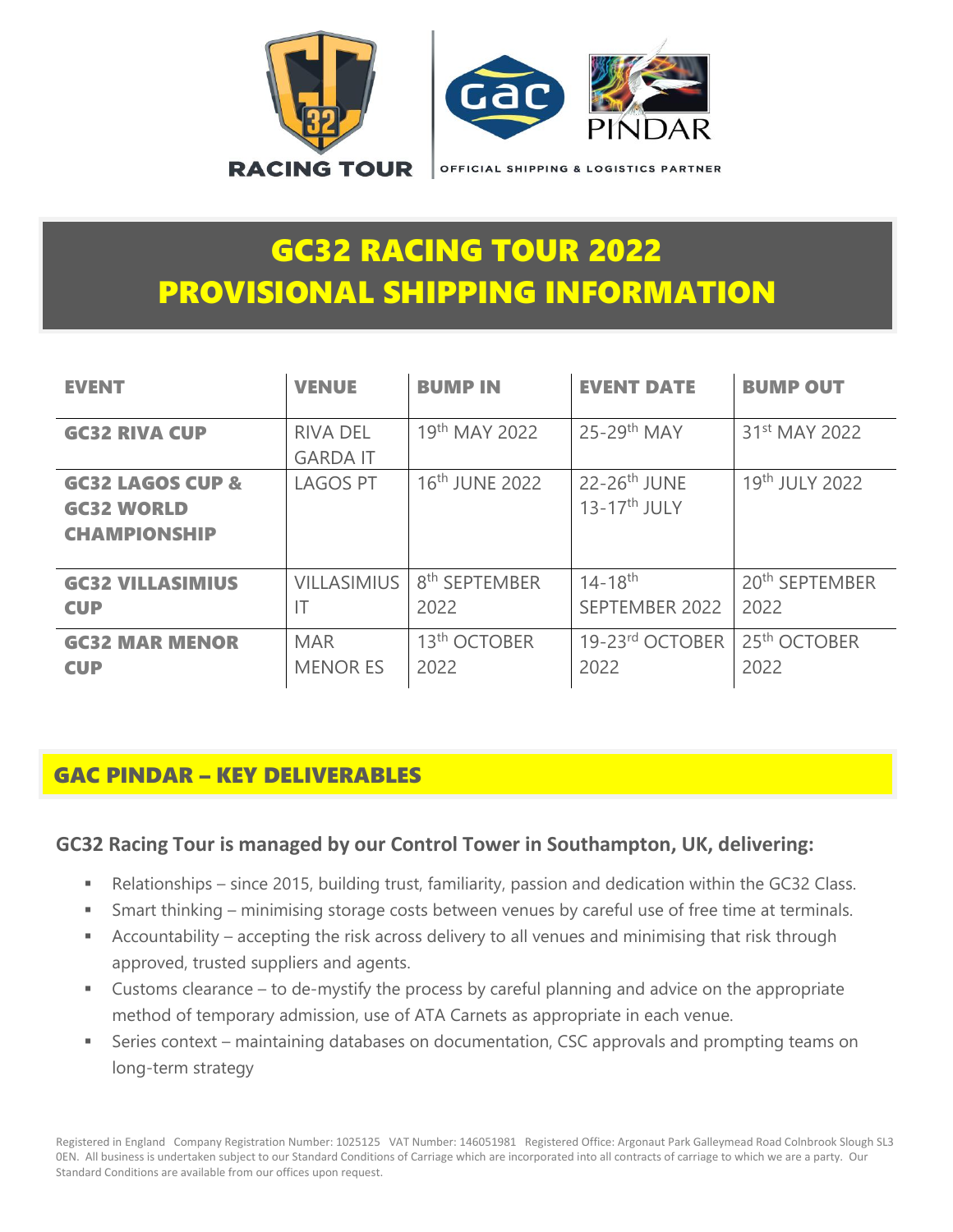

# LEG 1: RIVA DEL GARDA to LAGOS

Collection Riva del Garda: 31<sup>st</sup> May Bump in Lagos: 16<sup>th</sup> June

#### 1 x 40'HC SOC Riva del Garda to Lagos: EUR 5425.00

Route: rail Milan to Rotterdam, ferry to Leixoes, truck to Lagos. CO2 per 40HC 1555 kgs

## LEG 2: LAGOS to VILLASIMIUS

Collection Lagos: 19th July Bump in:

8<sup>th</sup> September

#### 1 x 40'HC SOC Lagos to Villasimius: EUR 5205.00

Route : Vessel Algeciras - Livorno – Cagliari Transit time 17 days. CO2 per 40HC 971 kgs Excludes storage: EURO 150 plus EURO 15 per day per container

#### LEG 3: VILLASIMIUS to MAR MENOR

| <b>Collect Villasimius:</b> | 20 <sup>th</sup> September |
|-----------------------------|----------------------------|
| Bump in:                    | 13 <sup>th</sup> October   |

### 1 x 40'HC SOC Sardinia, Mar Menor: EUR 4575.00

Route : Vessel Cagliari – Livorno - Valencia - Transit time 16 days CO2 per 40HC 1002 kgs Includes staging enroute for up to 7 additional days. Thereafter storage will be approx. EURO 25 per day per container.